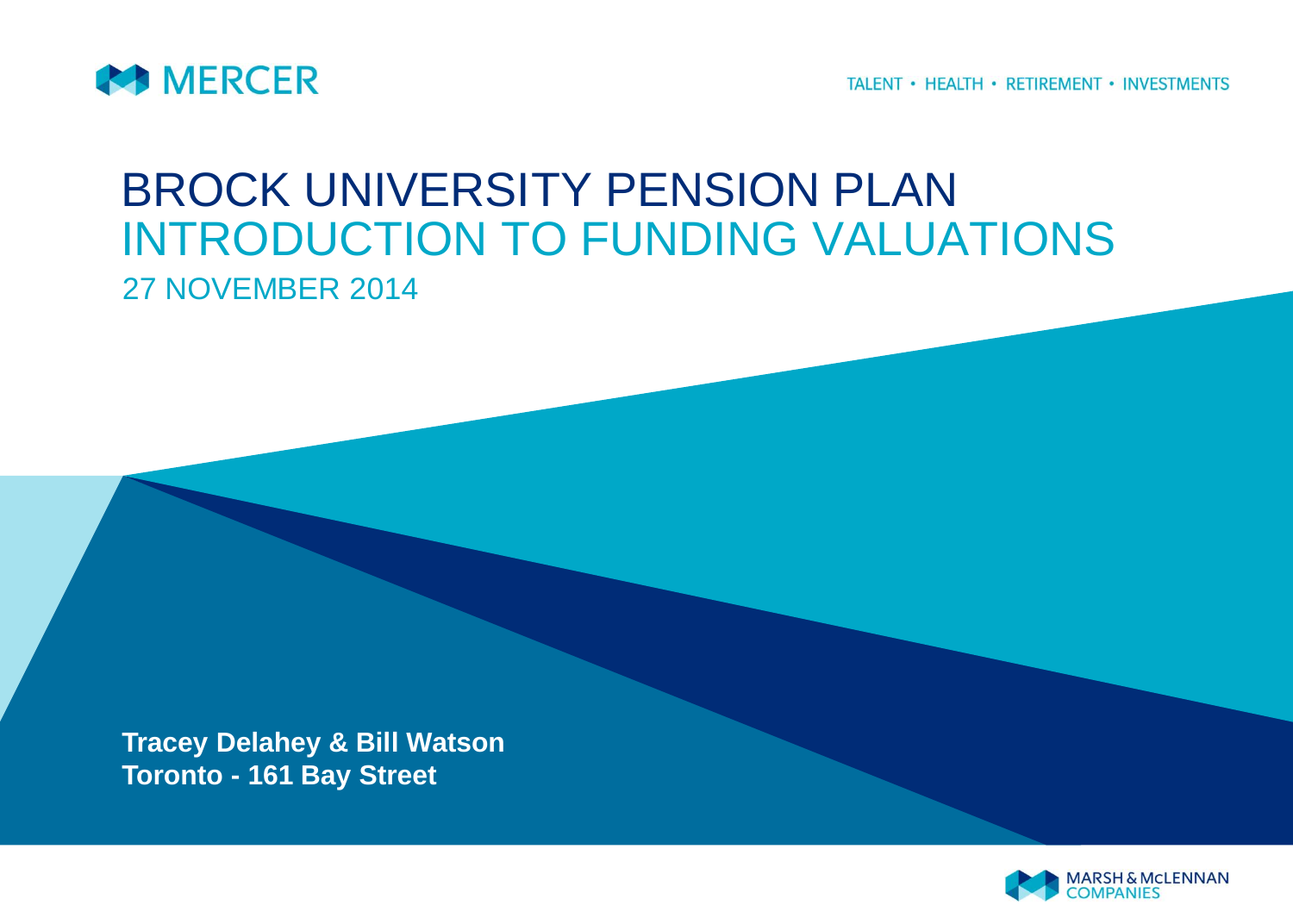## Agenda

- Introduction to Funding Valuations
	- Overview
	- Types of valuations
	- What goes into a valuation?
- Structure of the Brock University Pension Plan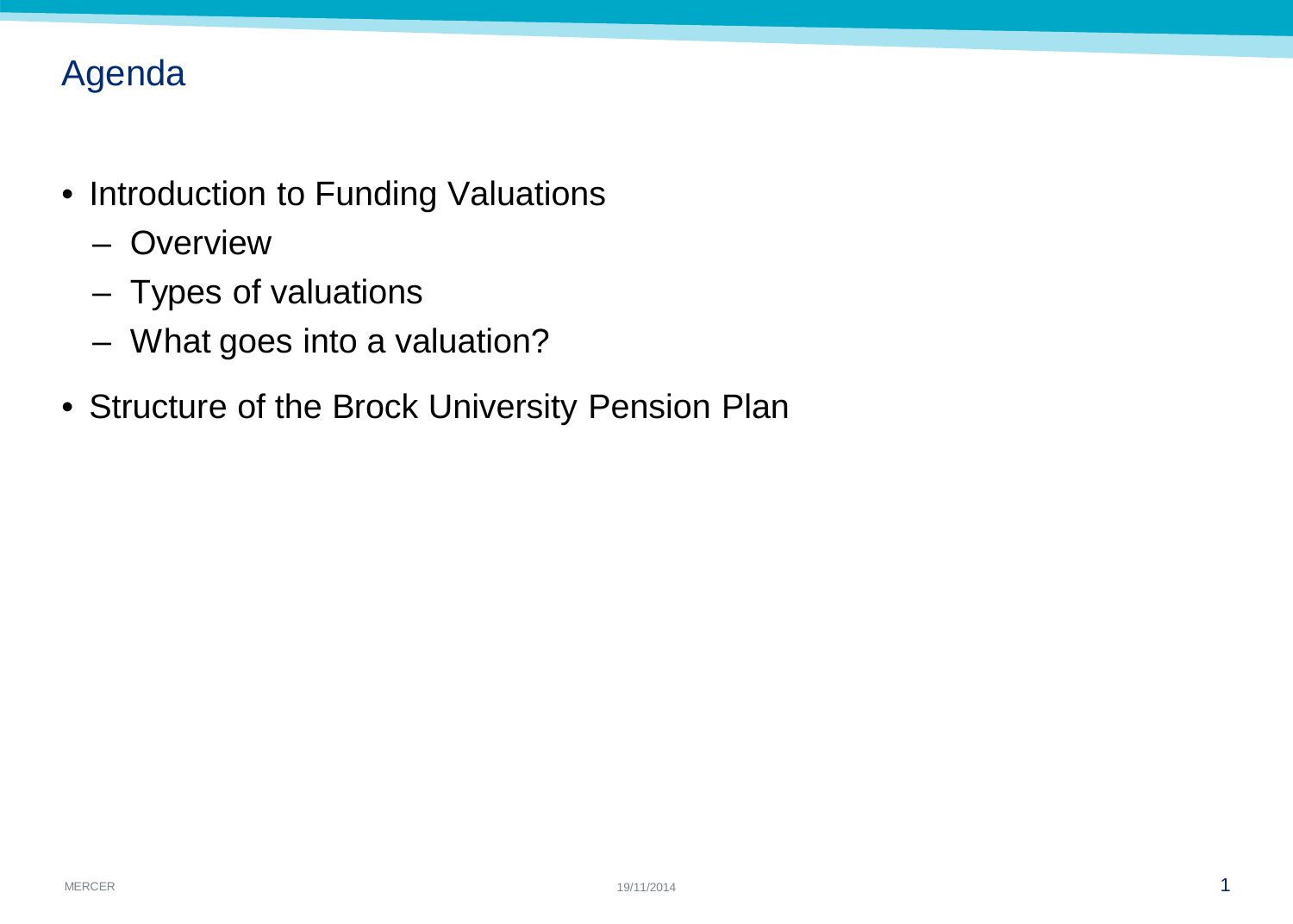# **OVERVIEW**

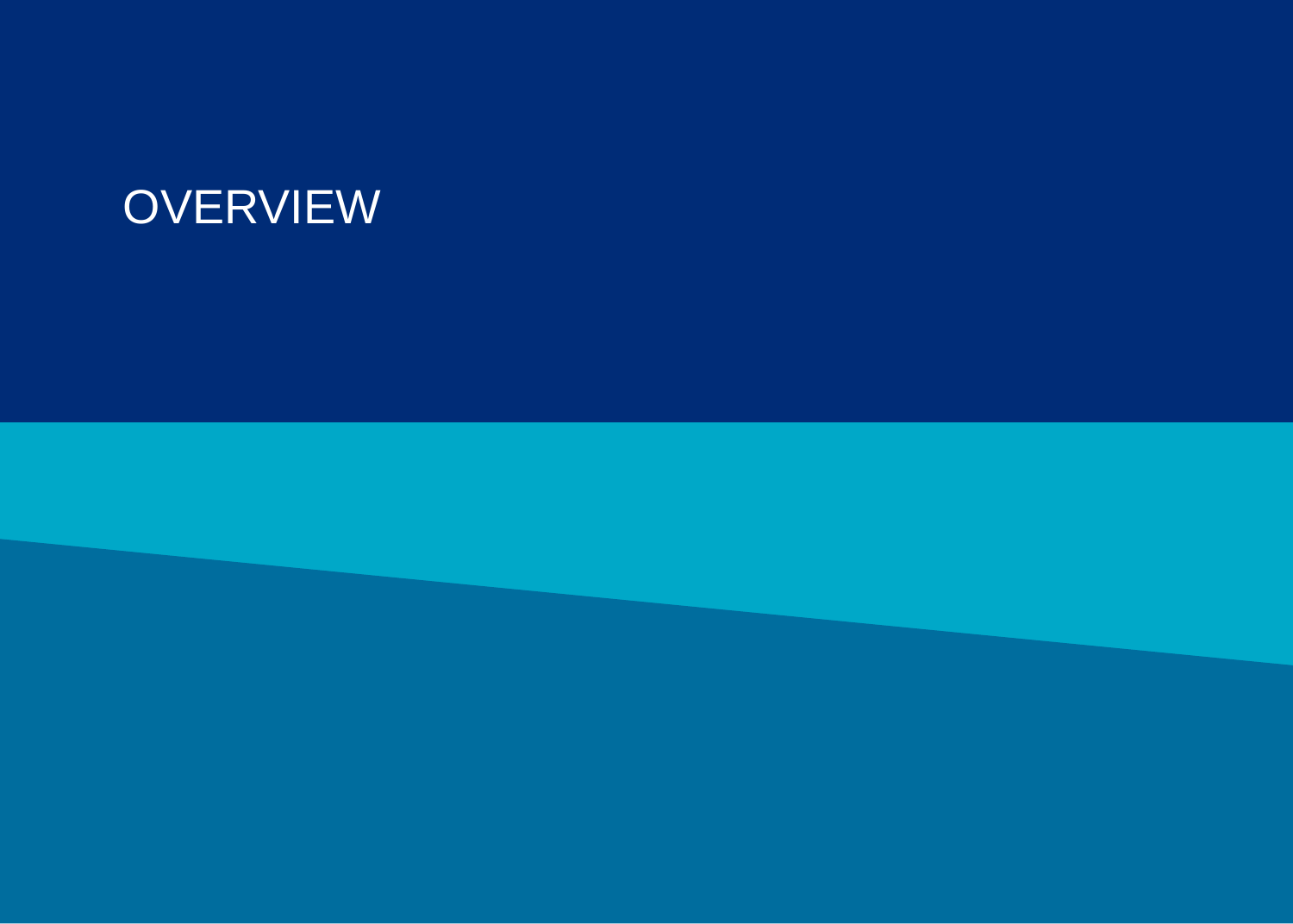### **Background**

- Funding valuations are required by the Income Tax Act ("ITA") at least every third year
- The Ontario Pension Benefits Act ("PBA") requires that annual valuations be prepared if the transfer ratio (ratio of solvency assets to solvency liabilities) is less than 85%
- A funding valuation effective July 1, 2014 must be filed with the Financial Services Commission of Ontario (FSCO) and the Canada Revenue Agency (CRA) by the end of March, 2015
- The purpose of a funding valuation is to establish the minimum required (PBA) and maximum permissible (ITA) employer contributions until the effective date of the next valuation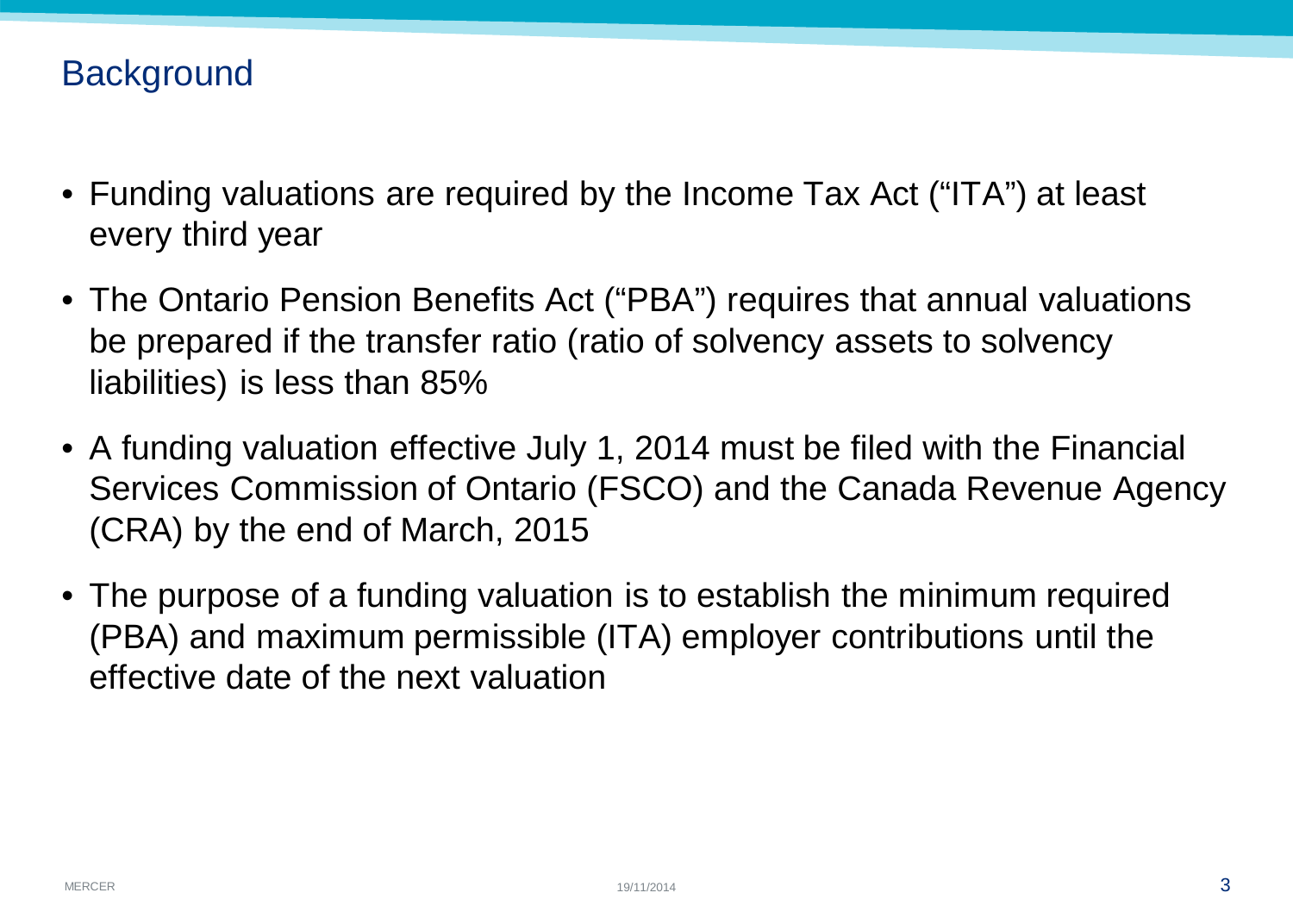### There are a variety of funding techniques…

- Most involve
	- setting a "funding target"
	- The funding target under the PBA is the greater of
		- the "going concern liability", and
		- the "solvency liability"
	- using contributions to steer the pension fund toward the funding target
- Plan is considered to be in a deficit (surplus) if the value of plan assets is less (more) than the funding target.
	- if deficit  $\rightarrow$  need to increase contributions
	- if surplus  $\rightarrow$  can decrease contributions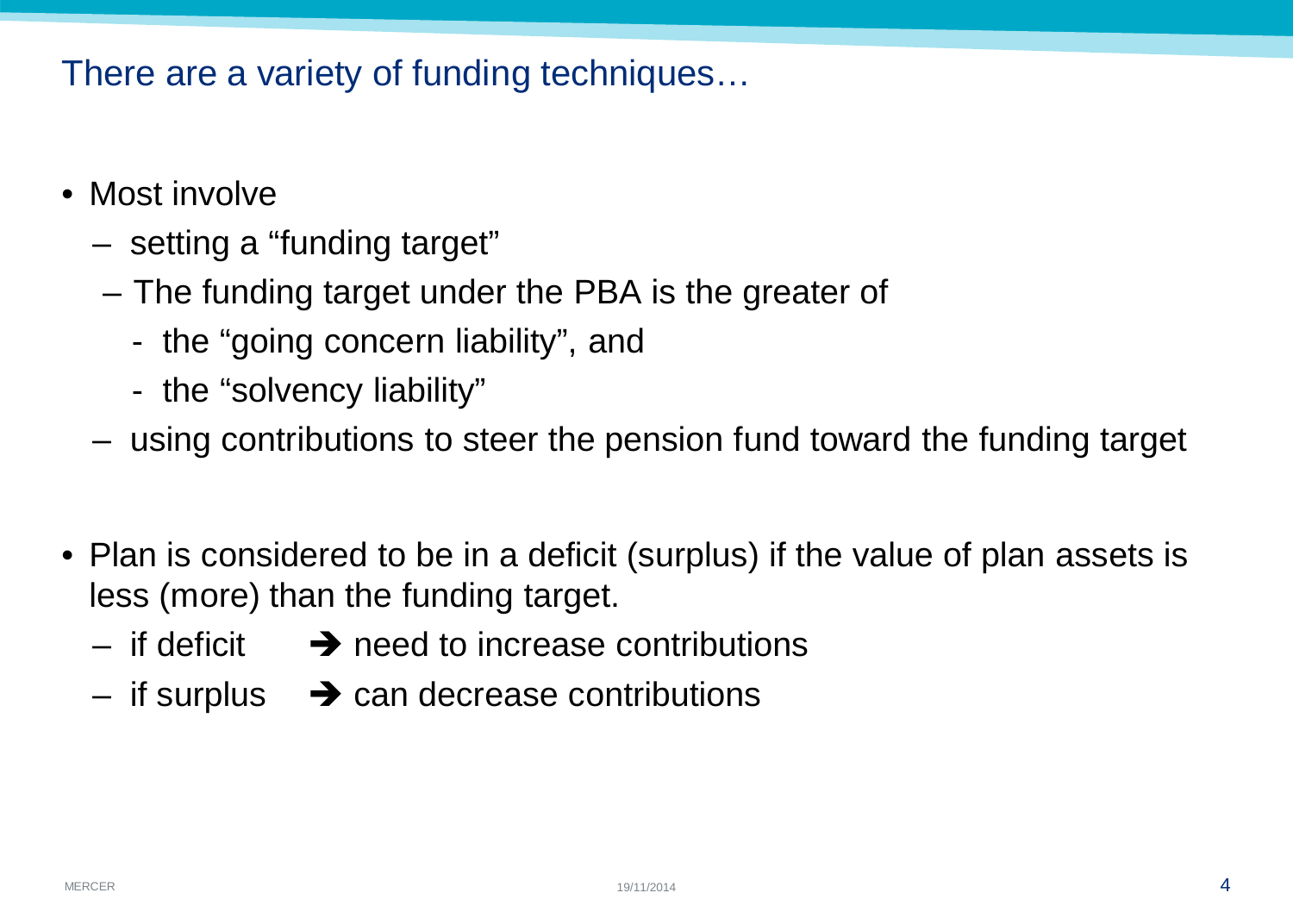Once the target has been set, the PBA and ITA prescribe the minimum required and maximum permissible contributions…

• The minimum (PBA)  $=$  Current Service Cost<sup>(1)</sup>

 $+$  payments to amortize deficiencies<sup>(2)</sup>

– full surplus

• The maximum (ITA) = Current Service Cost $(1)$ + full deficiency

– surplus in excess of 25% of liabilities

- Brock University will need to decide how much to contribute within this range
	- Past practice has been to contribute the minimum required
- $(1)$  Current Service Cost = the present value of the benefits ultimately payable in respect of service during the following year
- $(2)$  Going concern deficiencies must be amortized over no more than 15 years; solvency deficiencies over no more than 5 years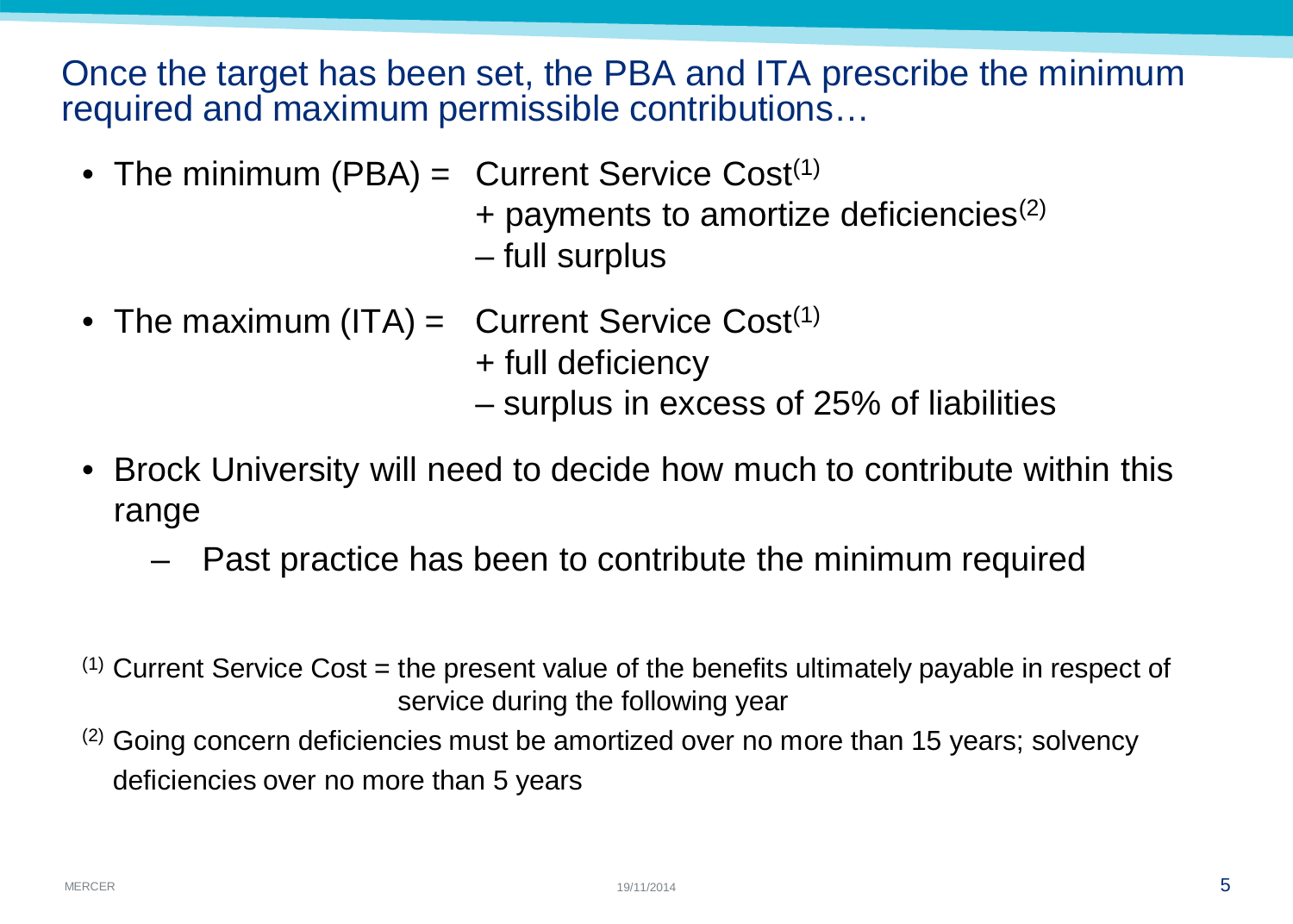# TYPES OF VALUATIONS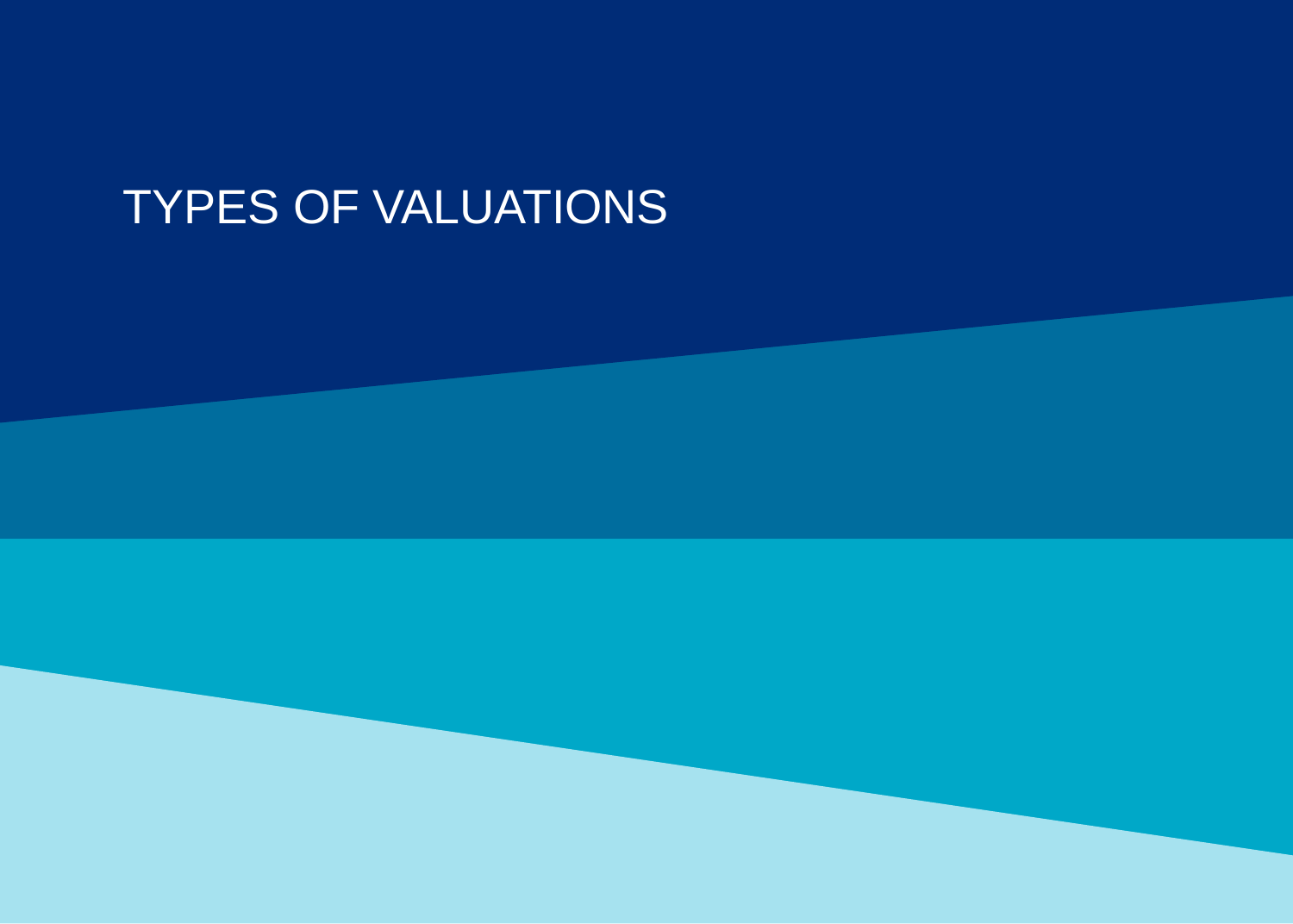## Types of Actuarial Valuations

#### Going-Concern Valuation

- **Assumes plan will continue** indefinitely
- Assumptions set by actuary (with University input)

### Solvency / Wind-up Valuation

- **Assumes plan terminated on** valuation date
- $\blacksquare$  Prescribed assumptions  $\blacksquare$ market basis
- Determines if funding needs to be accelerated
- Regulations allow certain adjustments to solvency valuations (adjusts timing of contributions)

#### Accounting Valuation

- **For University financial statements**
- <sup>n</sup> Allocate pension costs in accordance with applicable accounting standard
- Based on extrapolation of going-concern valuation results

**Max and Min Cash Funding Contributions**



**Brock University Funding Strategy**

**Disclosures Actual Contributions**

**Pension Expense and Financial**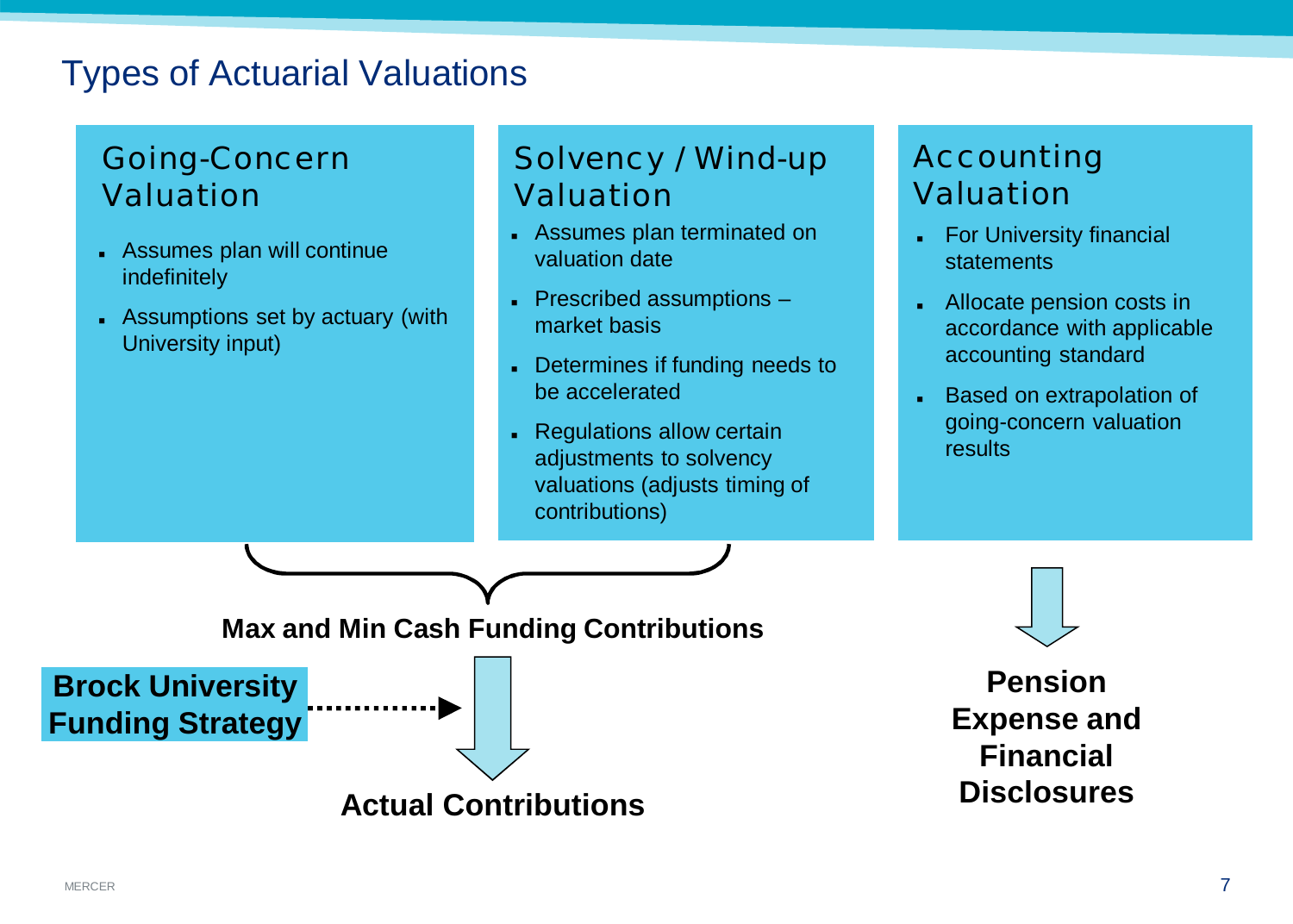#### Types of Valuations Going Concern Valuation

- Highlights:
	- plan assumed to be maintained indefinitely
	- employees assumed to continue working until termination, death or retirement
	- service and earnings grow over time
	- Plan actuary has flexibility in the choice of assumptions and methods but subject to the actuarial standards of practice
- Objectives:
	- determine financial position on a going concern basis
	- determine funding contribution requirements
	- current service cost (i.e. what will be accrued next year)
	- past service cost (i.e. deficits amortized over 15 years)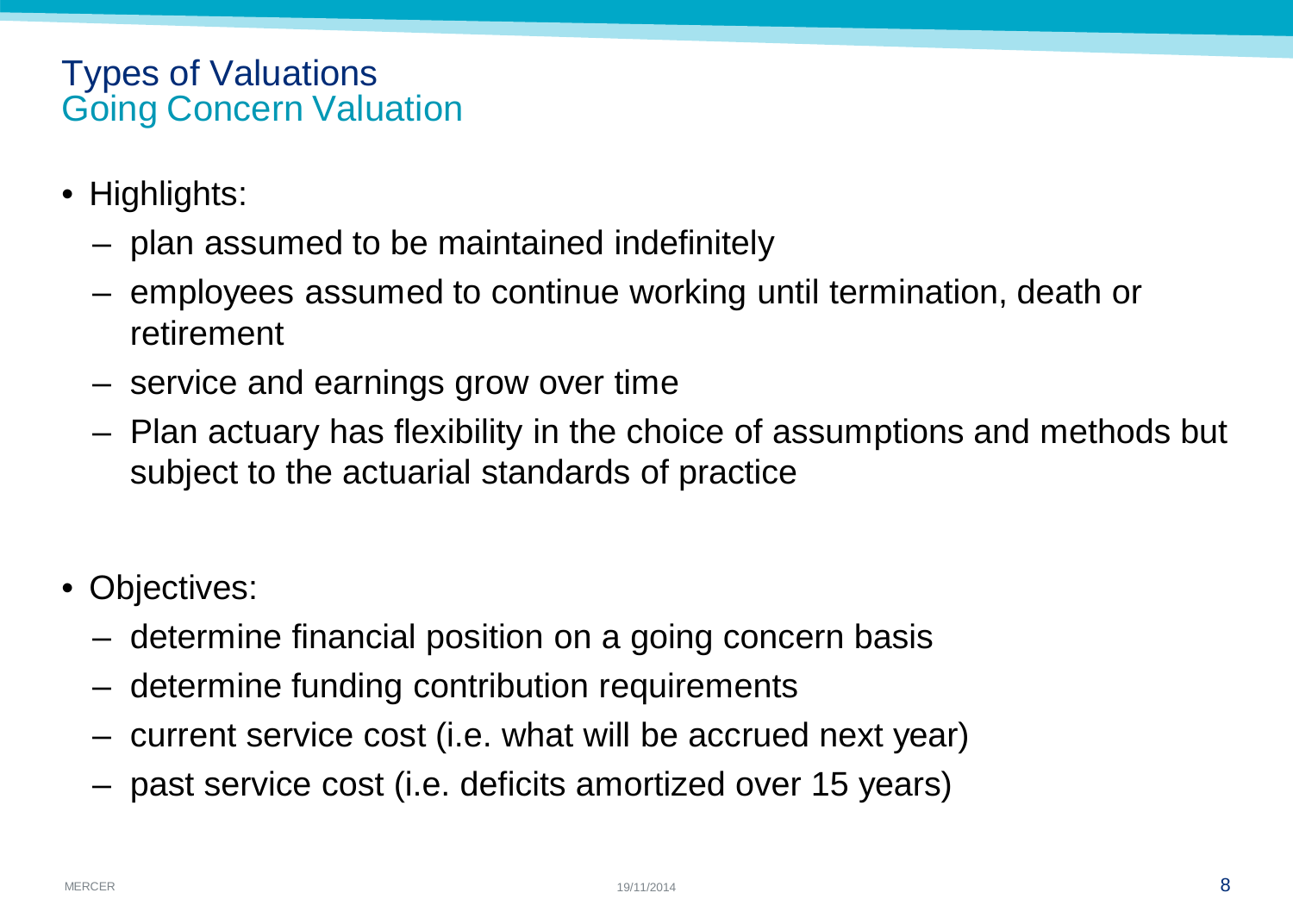#### Types of Valuations Hypothetical Wind-Up Valuation

- Highlights:
	- Plan assumed to be fully terminated and settled
	- Assets and liabilities measured at market value
	- Almost no flexibility in the choice of assumptions and methods
	- On plan wind-up
		- Members have a choice between lump sum settlement and annuity purchase
		- Service accruals cease
		- Future salary growth may cease (depending on plan provisions)
- Objectives:
	- To inform the plan sponsor, members, and the regulator of what the financial position of the plan would be on a full wind-up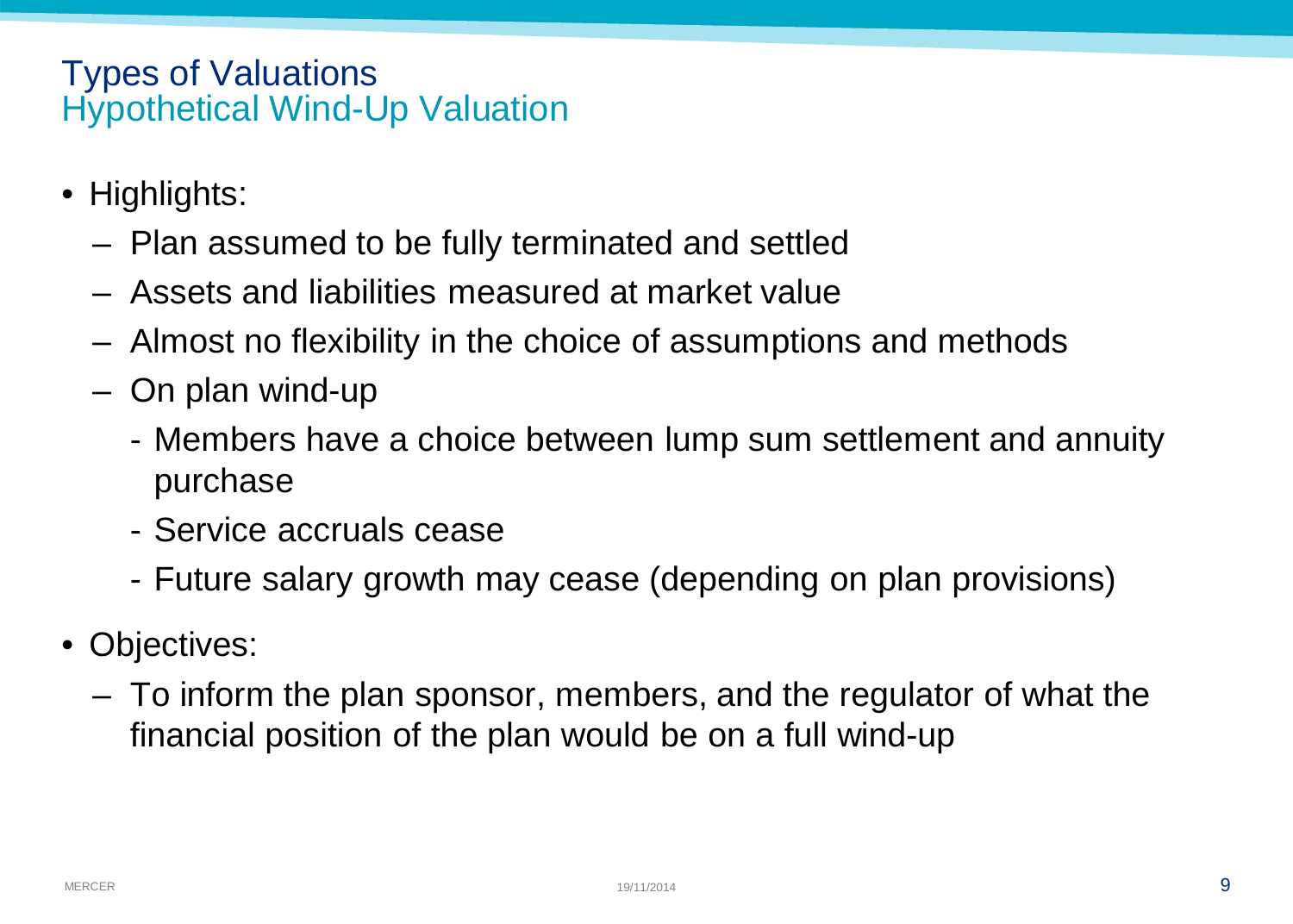#### Types of Valuations Solvency Valuation

- Highlights:
	- Similar to wind-up valuation **BUT**
	- Legislation provides certain flexibility
		- Some benefits can be excluded
		- Some smoothing possible to reduce volatility
- Objectives:
	- To ensure members' benefits are secure under a plan wind-up (subject to ability to exclude certain benefits in calculating liabilities)
	- To determine solvency contribution requirements
	- Any deficits have to be amortized over a 5-year period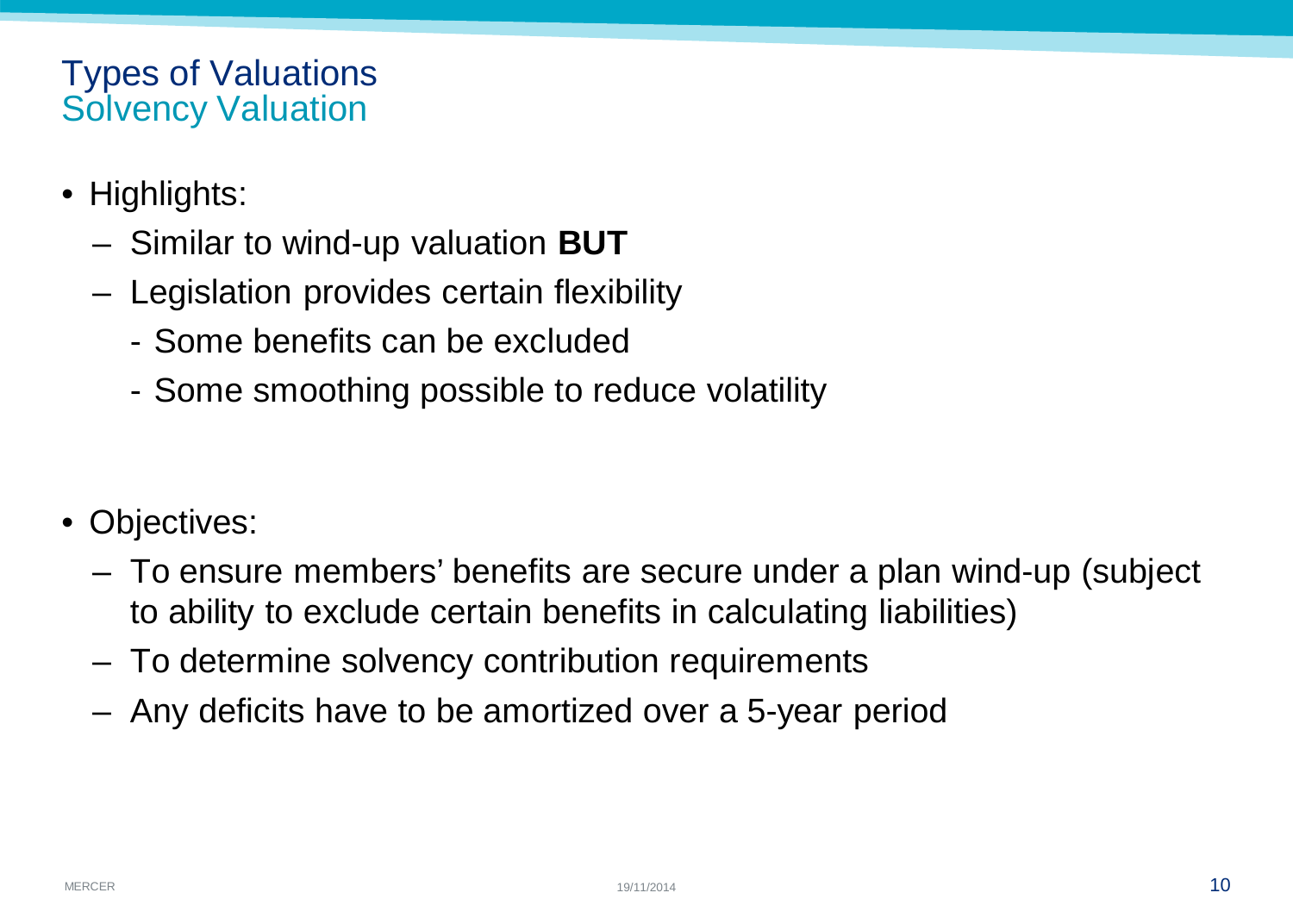# WHAT GOES INTO A FUNDING VALUATION?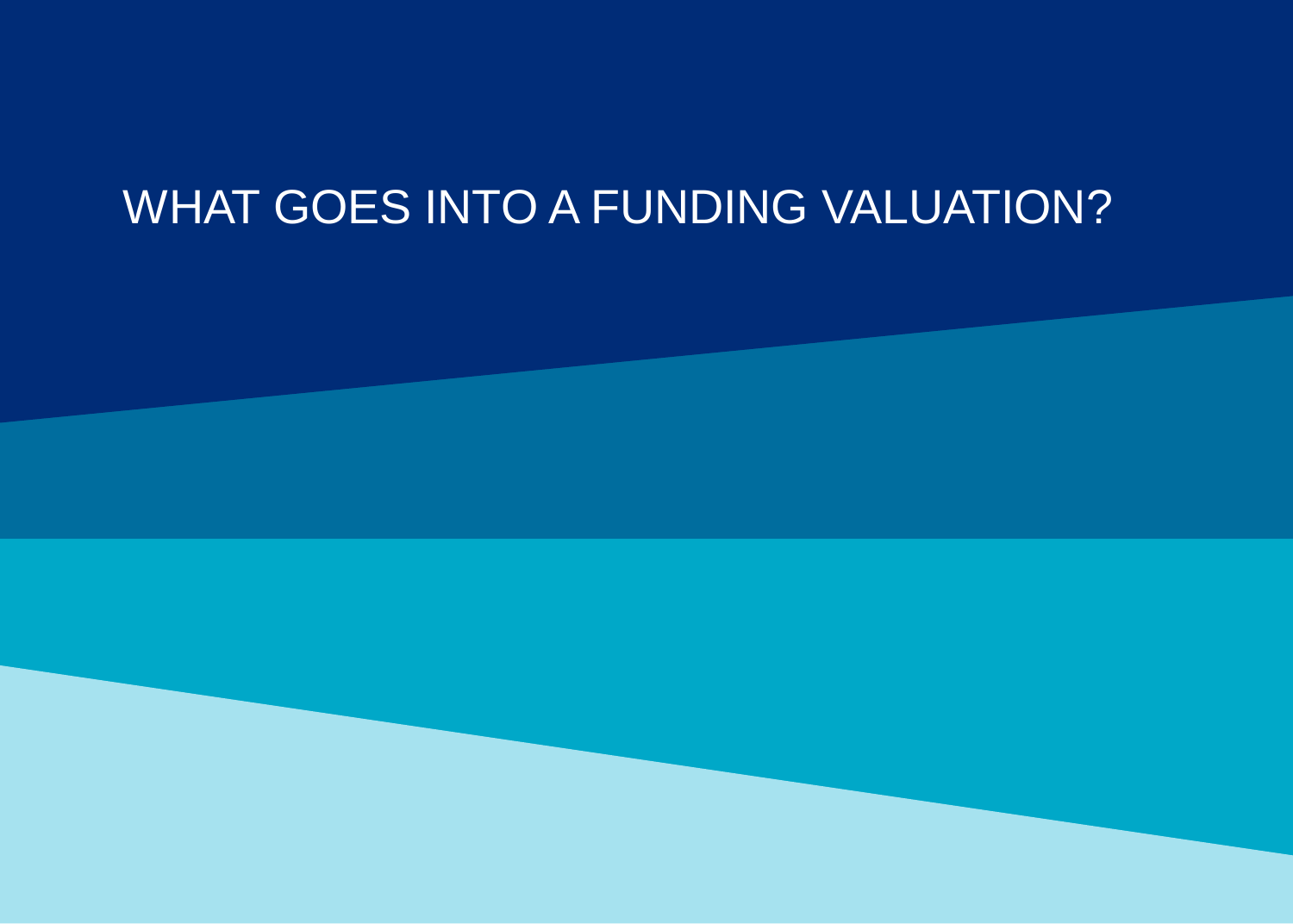#### What Goes Into a Funding Valuation? Data Inputs

- Membership data
	- Includes earnings, service and contribution balances for each individual
	- Includes data for retirees and terminated vested members with deferred pensions
	- Data checked for accuracy and consistency with prior years
- Asset data
	- Provided by the plan trustee (i.e. RBC Investor Services)
- Plan provisions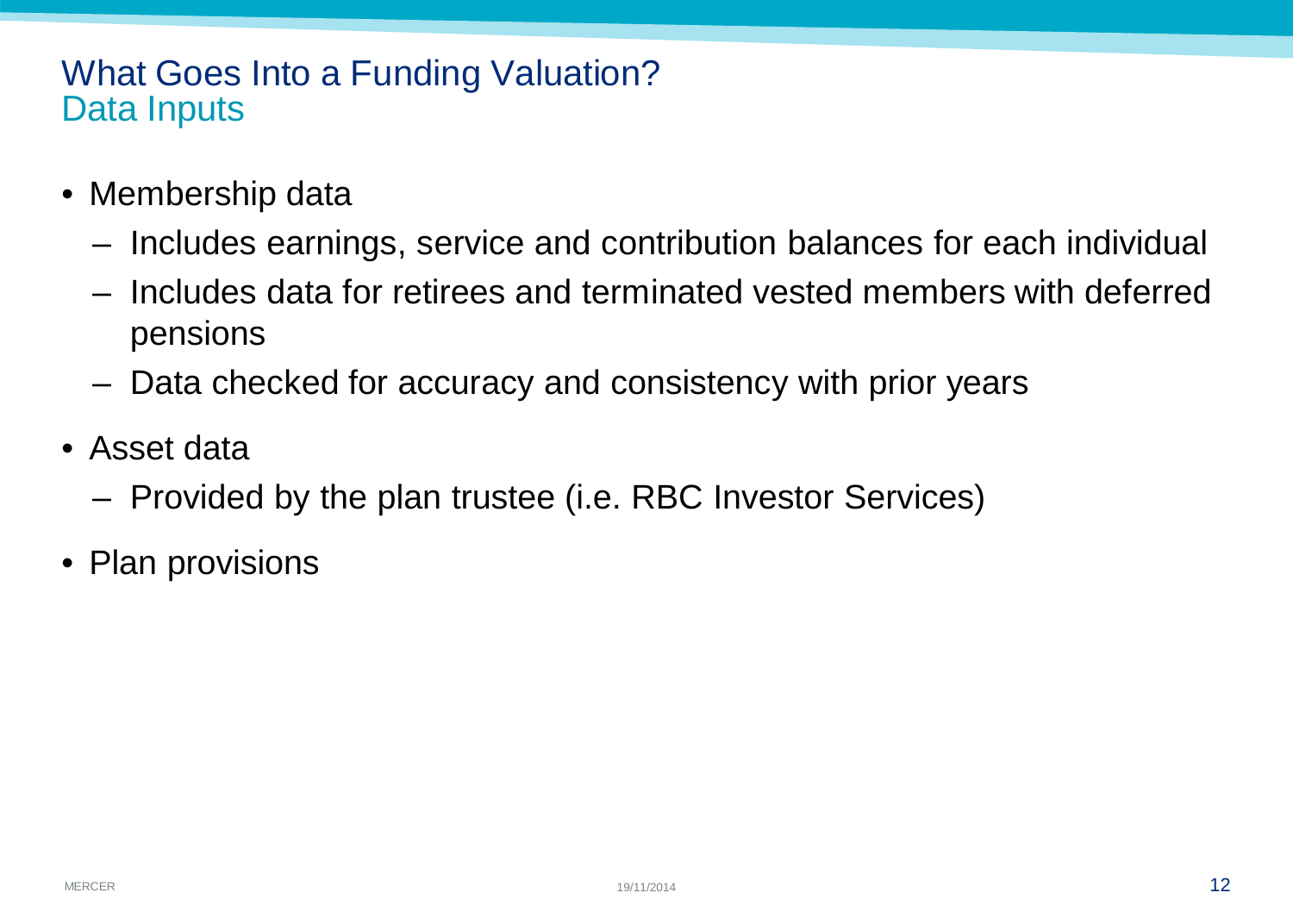#### What Goes Into a Funding Valuation? **Assumptions**

- Economic assumptions
	- Discount rate for valuing plan liabilities
	- Growth rate in account balances
	- Increase in future earnings
	- Future levels of inflation
- Demographic assumptions
	- Retirement age
	- Termination rates
	- Mortality
- Difference between assumptions and actual experience results in gains and losses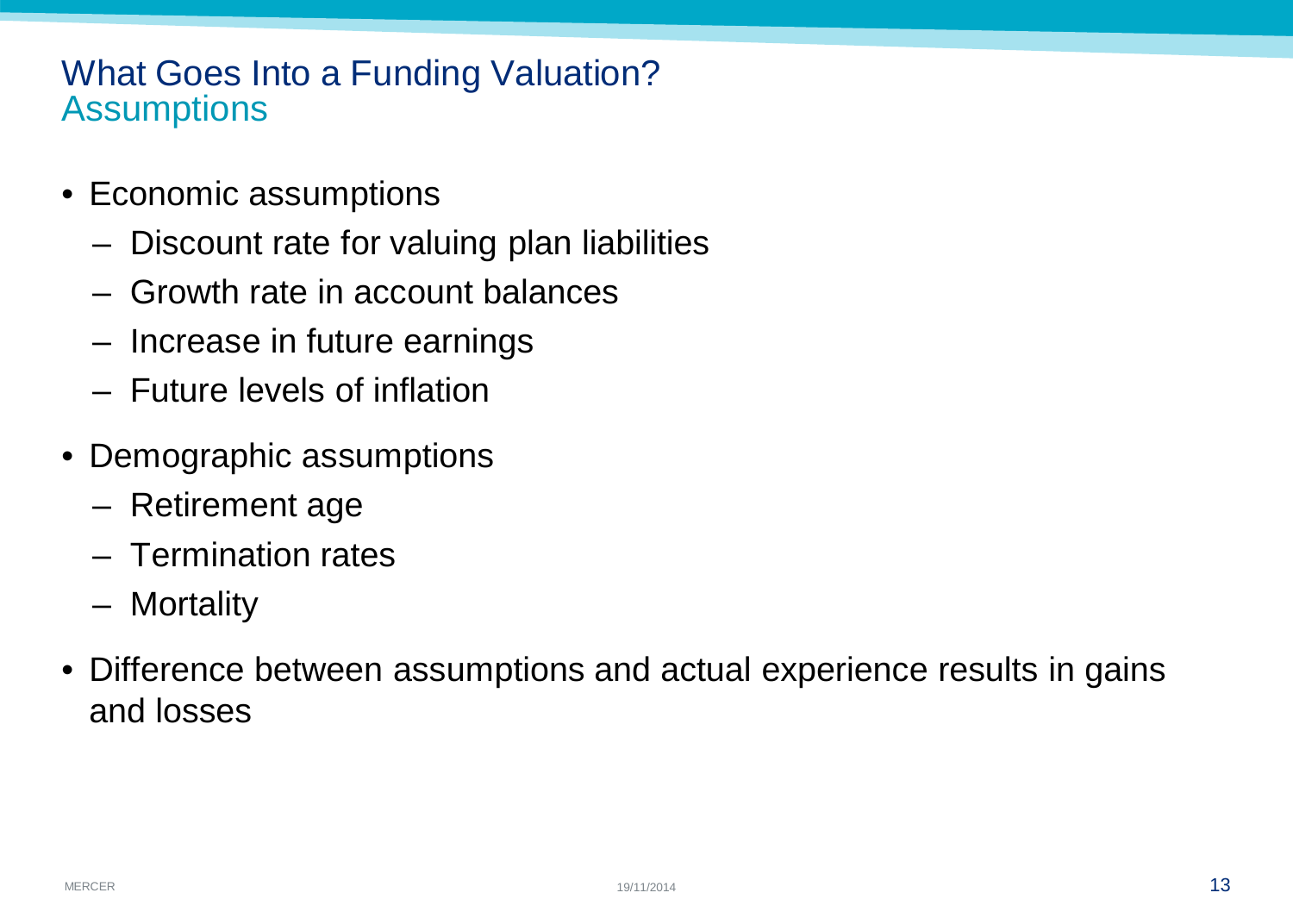### What Goes Into a Funding Valuation? **Methodology**

- Assets
	- Valuation based on the market value of plan assets (i.e. no smoothing of asset return experience)
- Liabilities and Current Service Cost
	- Pension at retirement/termination is estimated based on either projected (for going concern) or frozen (for solvency) earnings, service and account balances
	- This estimated pension is split between service earned to date and future service
	- Value of pension benefits for service to date is the funding target
	- Value of one year of pension accrual is the current service cost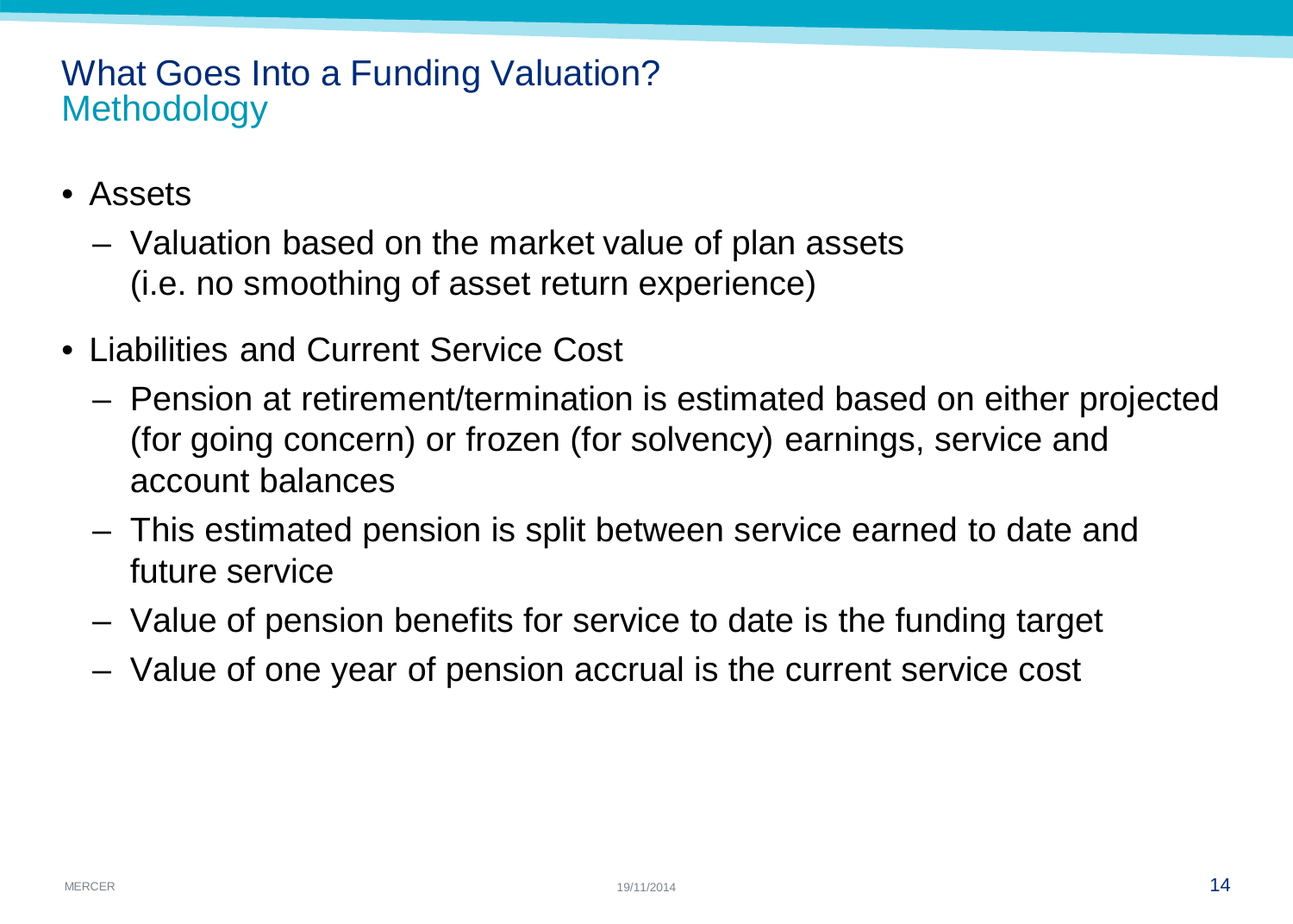# STRUCTURE OF THE BROCK UNIVERSITY PENSION PLAN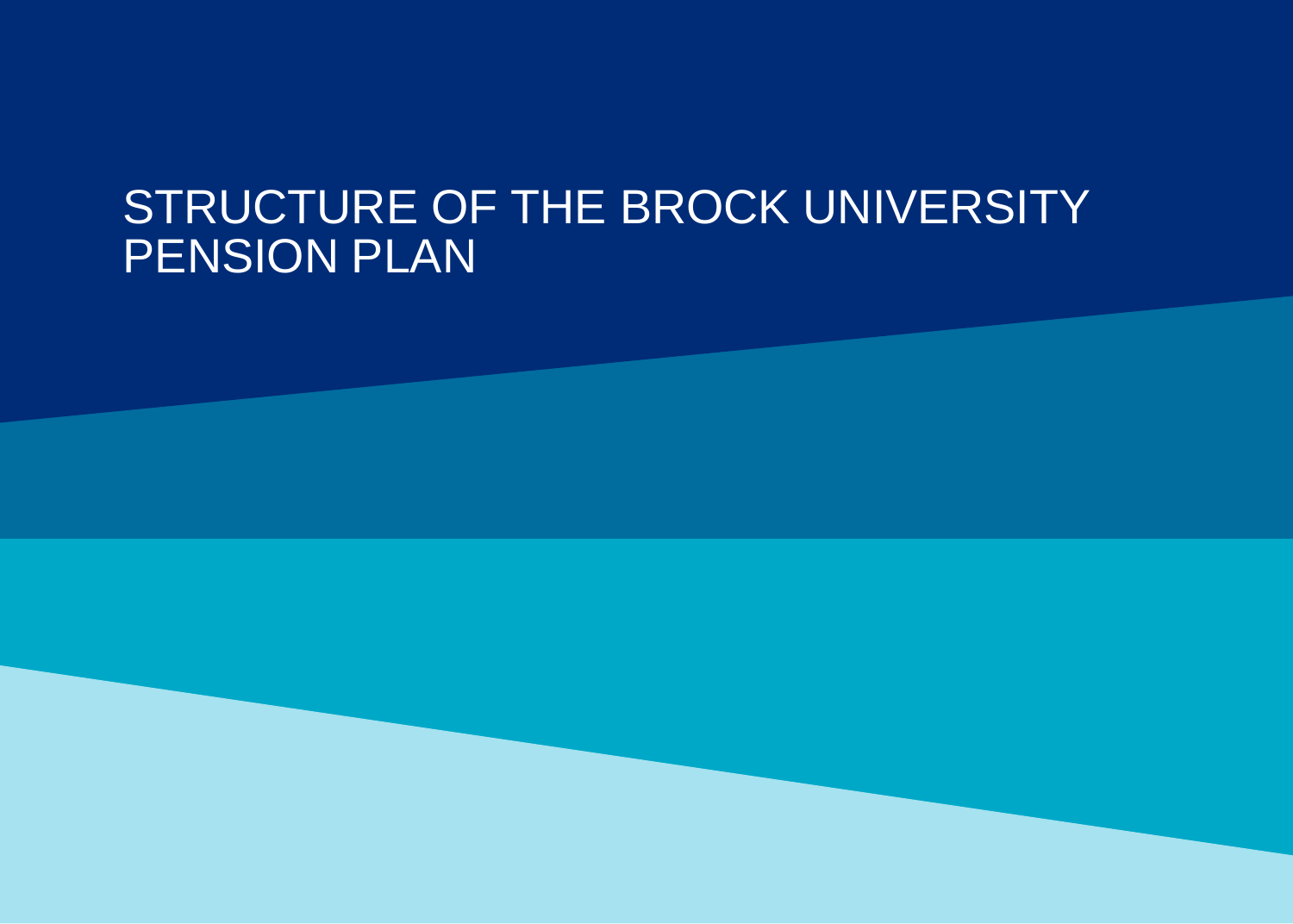#### The Brock University Pension Plan Retirement Benefits



- In practice, this means that members receive a pension benefit that is equal to the greater of the:
	- The Money Purchase (defined contribution) benefit; and
	- The Minimum Guarantee (defined benefit) benefit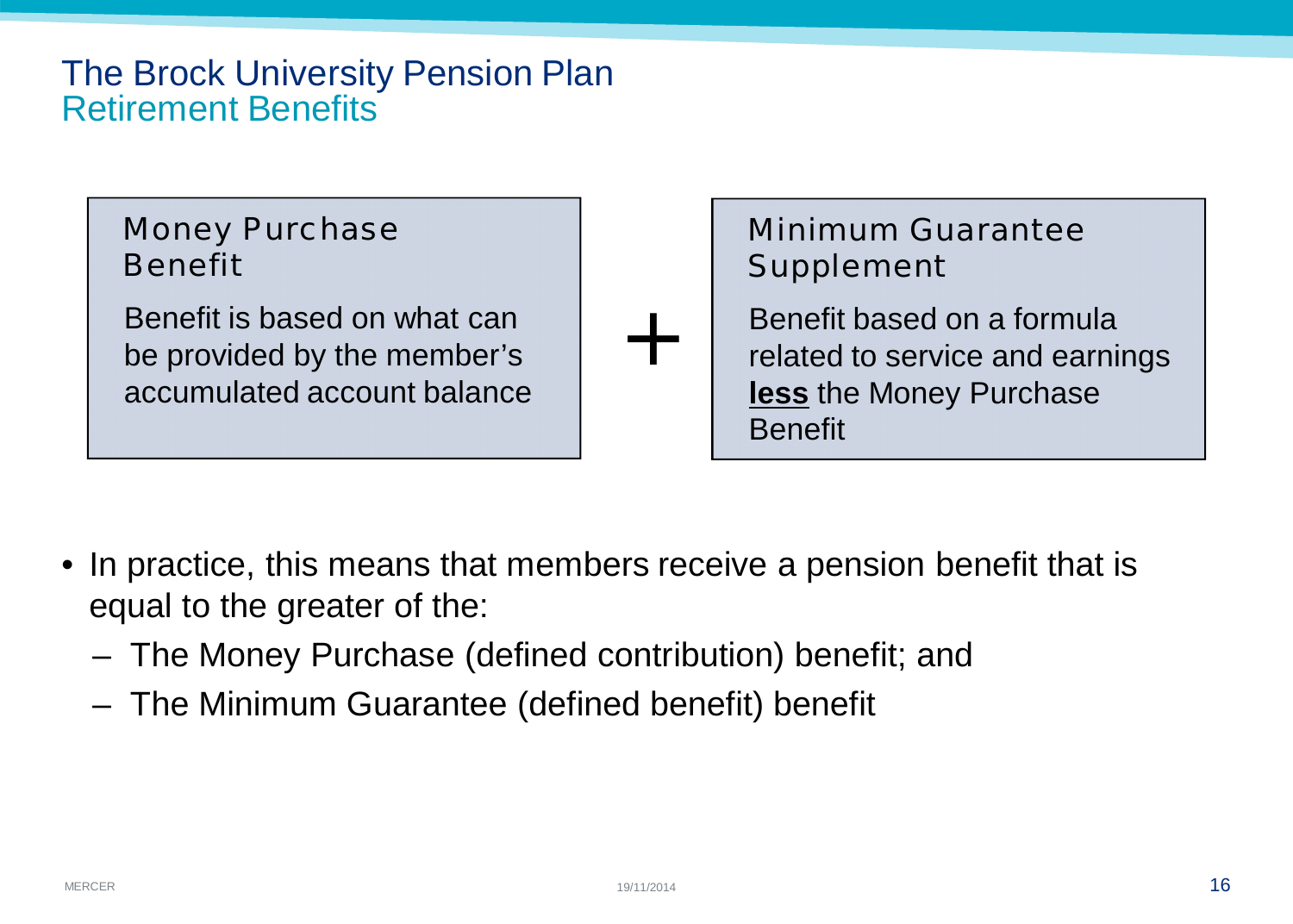#### The Brock University Pension Plan Retirement Benefits – Money Purchase Pension

- Each year, the Money Purchase Component (MPC) Account:
	- Increases with member and University contributions; and
	- Is credited with fund rate of return, which can be positive or negative
- At pension commencement, the Money Purchase Component (MPC) Account is transferred to the Variable Annuity Fund and used to provide a Money Purchase Pension (MPP)
	- Pensions from the Variable Annuity Fund are adjusted annually for both investment and mortality experience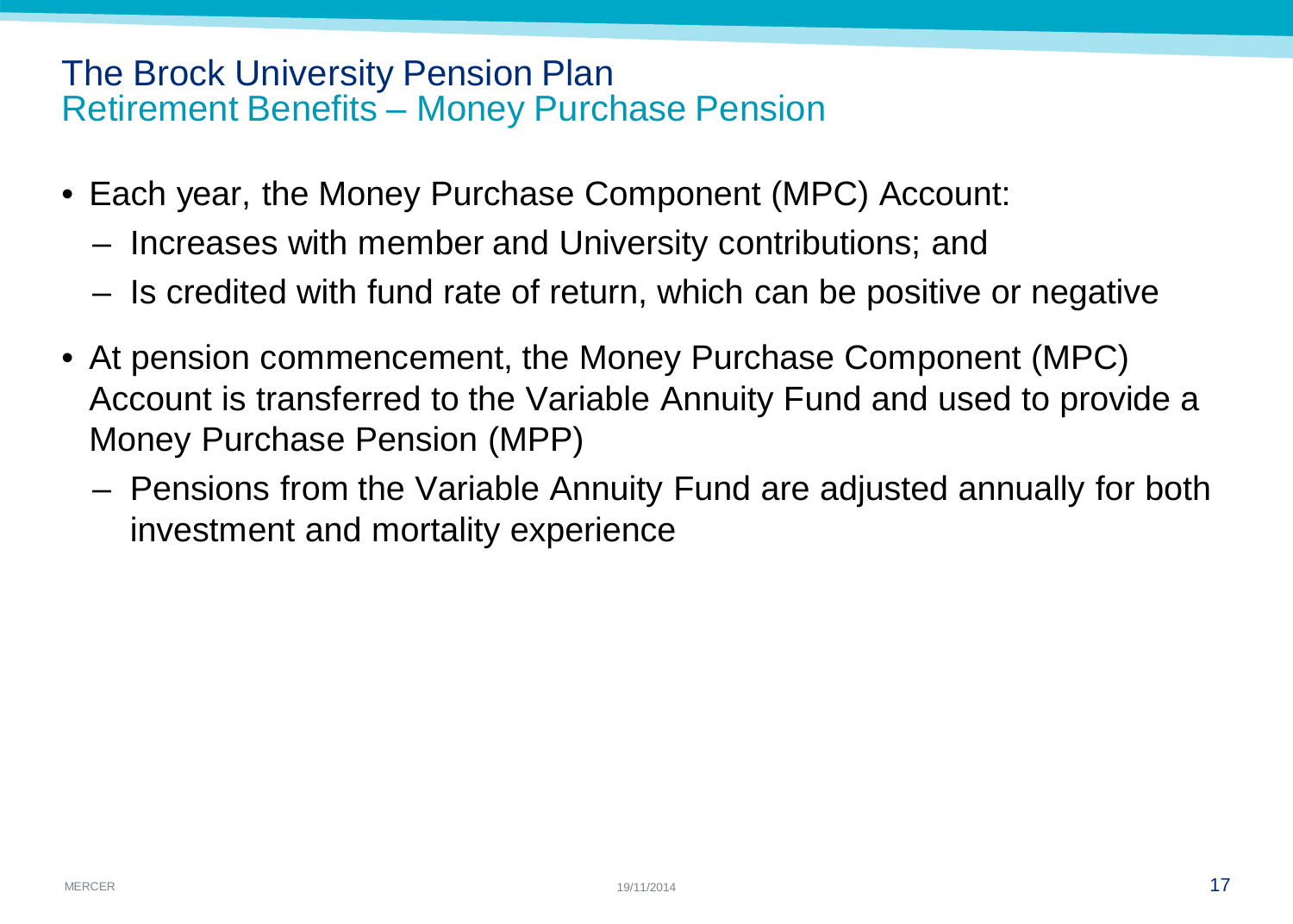#### The Brock University Pension Plan Retirement Benefits – Minimum Guarantee

- The "Minimum Guarantee Benefit" is a defined benefit pension which is based on your:
	- Best Average Earnings;
	- Pensionable Service; and,
	- Estimated annual Canada Pension Plan benefit
- Minimum Guarantee Pension (MGP)<sup>\*</sup>, payable in a Life 5 form starting at normal retirement date, is calculated as:

1.7% of Best Five Year's Average Earnings (BAE) x Pensionable Service **MINUS** 1 / 35 of Estimated Annual Canada Pension Plan Benefit x Pensionable Service capped at 35 years

• MGP is actuarially adjusted if pension commencement is prior to age 65 or different form of pension is elected

\*subject to Income Tax Act maximum pension limits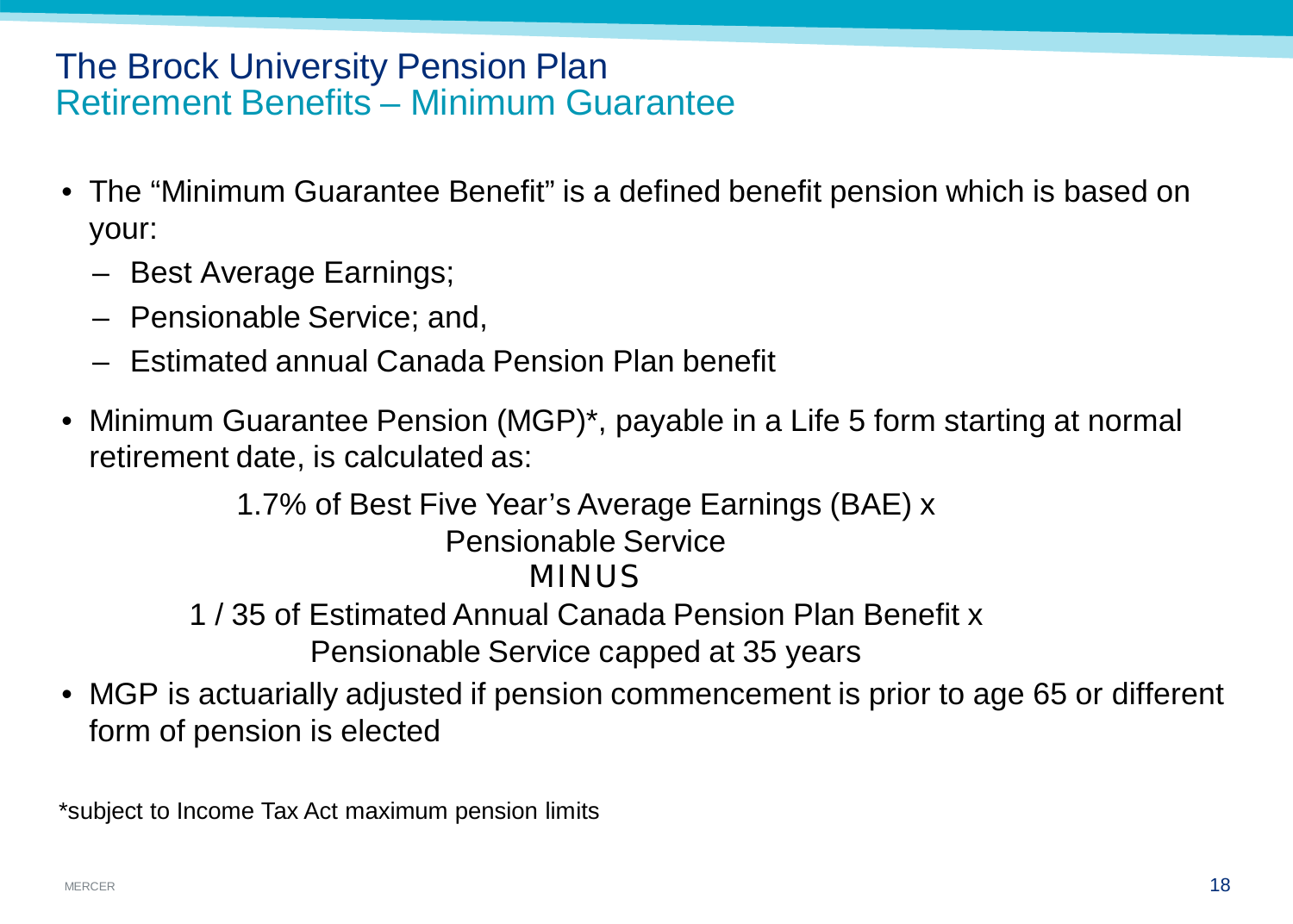#### The Brock University Pension Plan Retirement Benefits – Indexing

- After pension commencement, the Money Purchase Pension and Minimum Guarantee Pension are adjusted every July 1
- The Money Purchase Pension is adjusted (up or down) if the experience is different than that assumed in calculating the starting pension:
	- fund rate of return different from 6%
	- mortality of the pensioner group different than assumed
		- Differences between actual and expected mortality experience
		- Changes in expected future mortality experience (ie. changes in underlying mortality table)
- The Minimum Guarantee Pension is increased by the lesser of 2% and the change in the Consumer Price Index (CPI)
	- The comparison between 2% and CPI is cumulative
- MERCER  $19/11/2014$ • After both pensions have been adjusted for indexing, the two pensions are compared to see which is larger; the larger amount becomes the pension payable starting July 1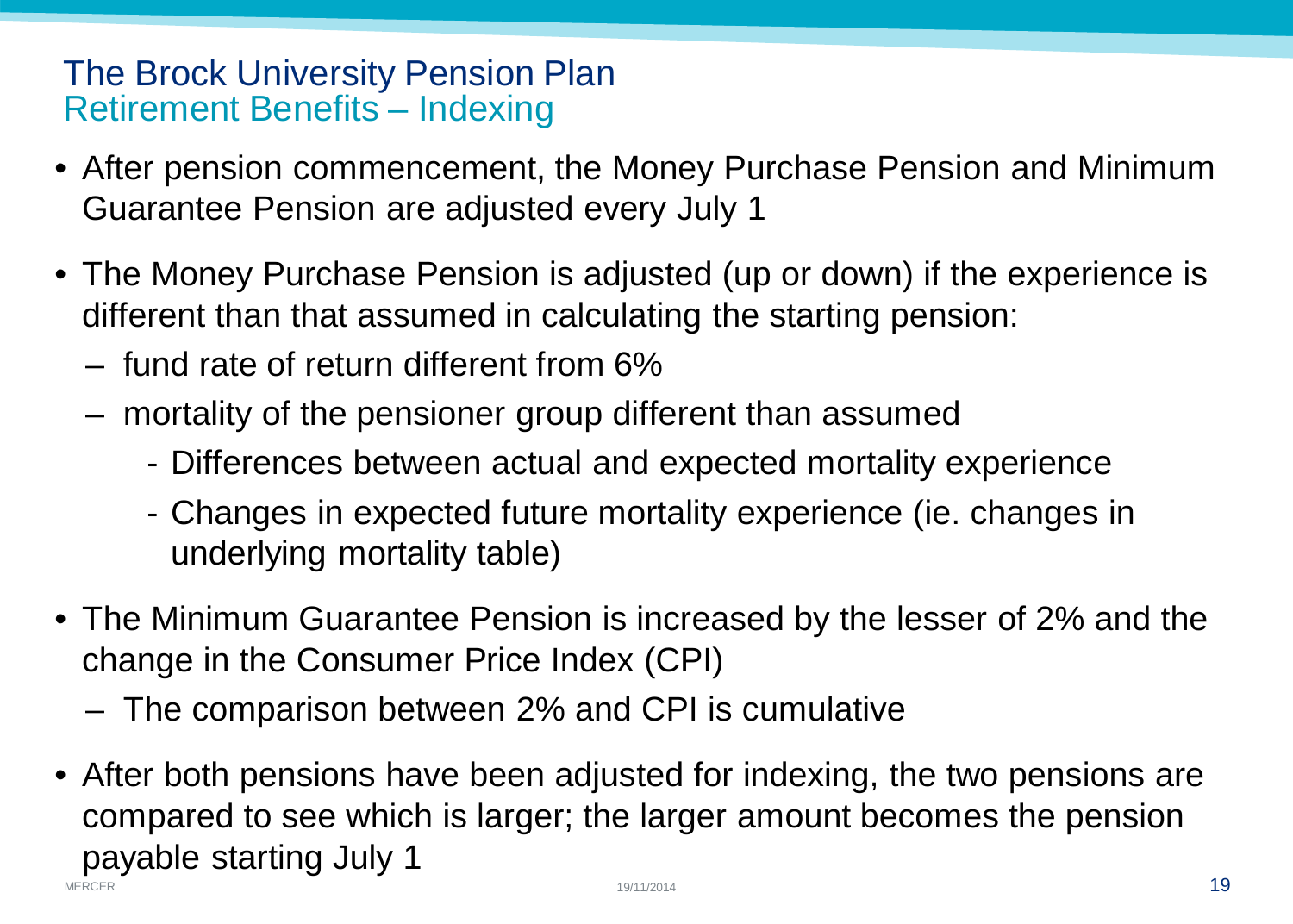#### The Brock University Pension Plan Retirement Benefits – Indexing Illustration

**Retirement Benefits - Indexing Illustration** 

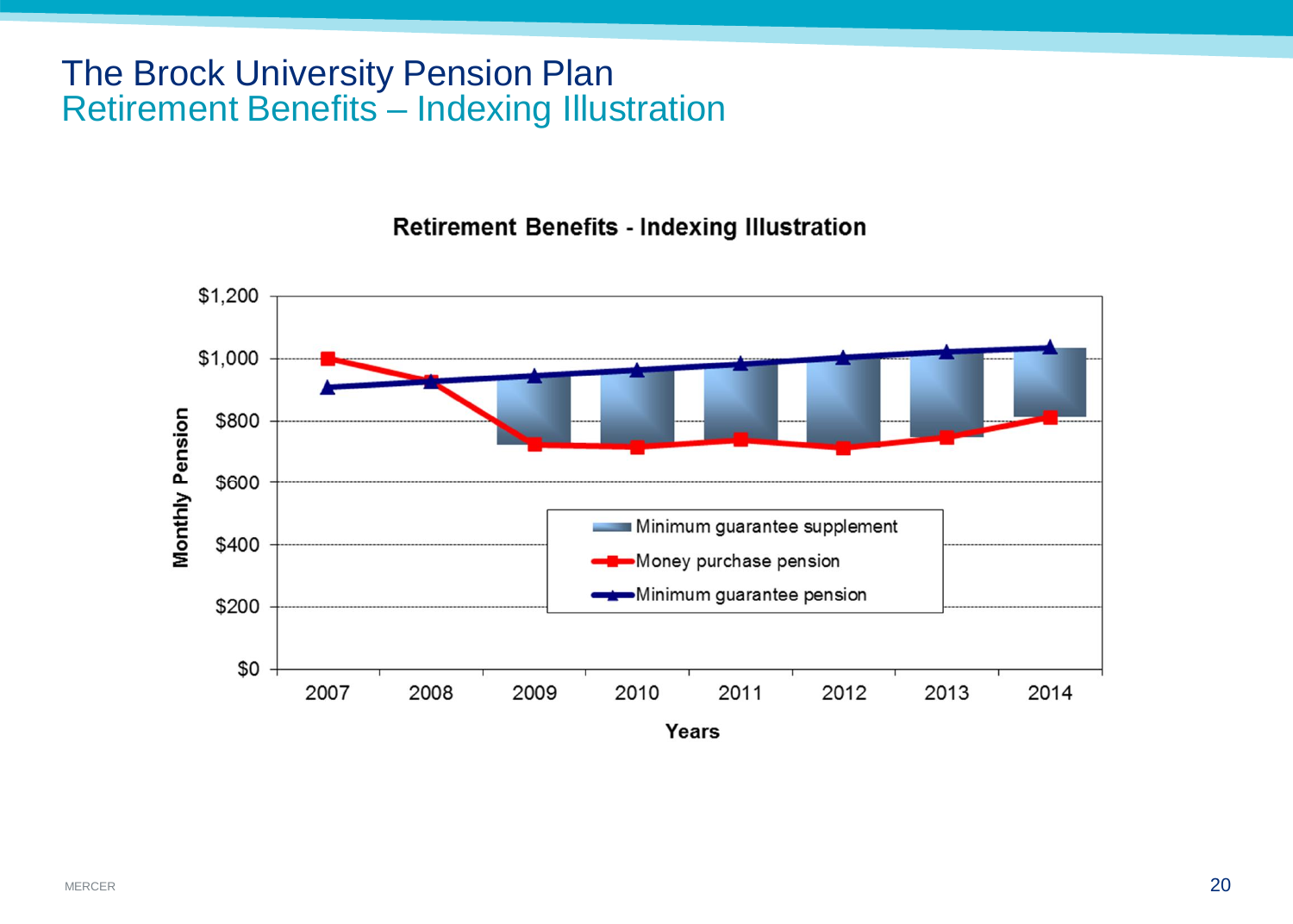#### Funding Valuation for a Hybrid Pension Plan Assets and Liabilities are Allocated to Several Notional Accounts



Surplus or deficit is the difference between the assets in the Minimum Guarantee Fund and the Liabilities for the Minimum Guarantee Benefits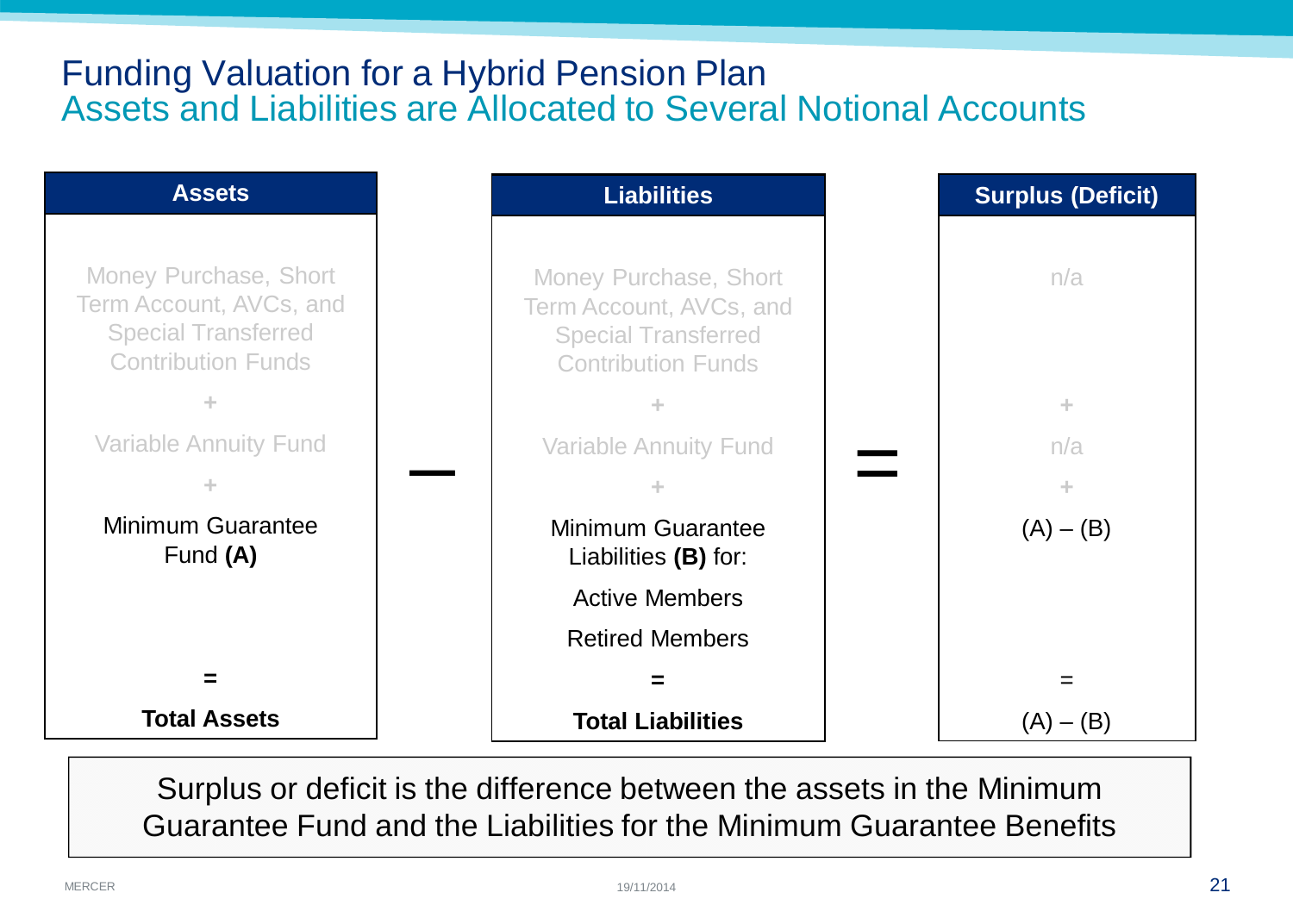#### Funding Valuation for a Hybrid Pension Plan The "Horserace"

- The minimum guarantee liability arises if the projected minimum guarantee pension is greater than the projected money purchase pension
- To calculate the minimum guarantee liabilities, we need to determine how:
	- The projected pension on the money purchase basis compares to
	- The projected pension on the defined benefit minimum guarantee formula
- In the Brock University Pension Plan, this "horserace" continues both before and after pension commencement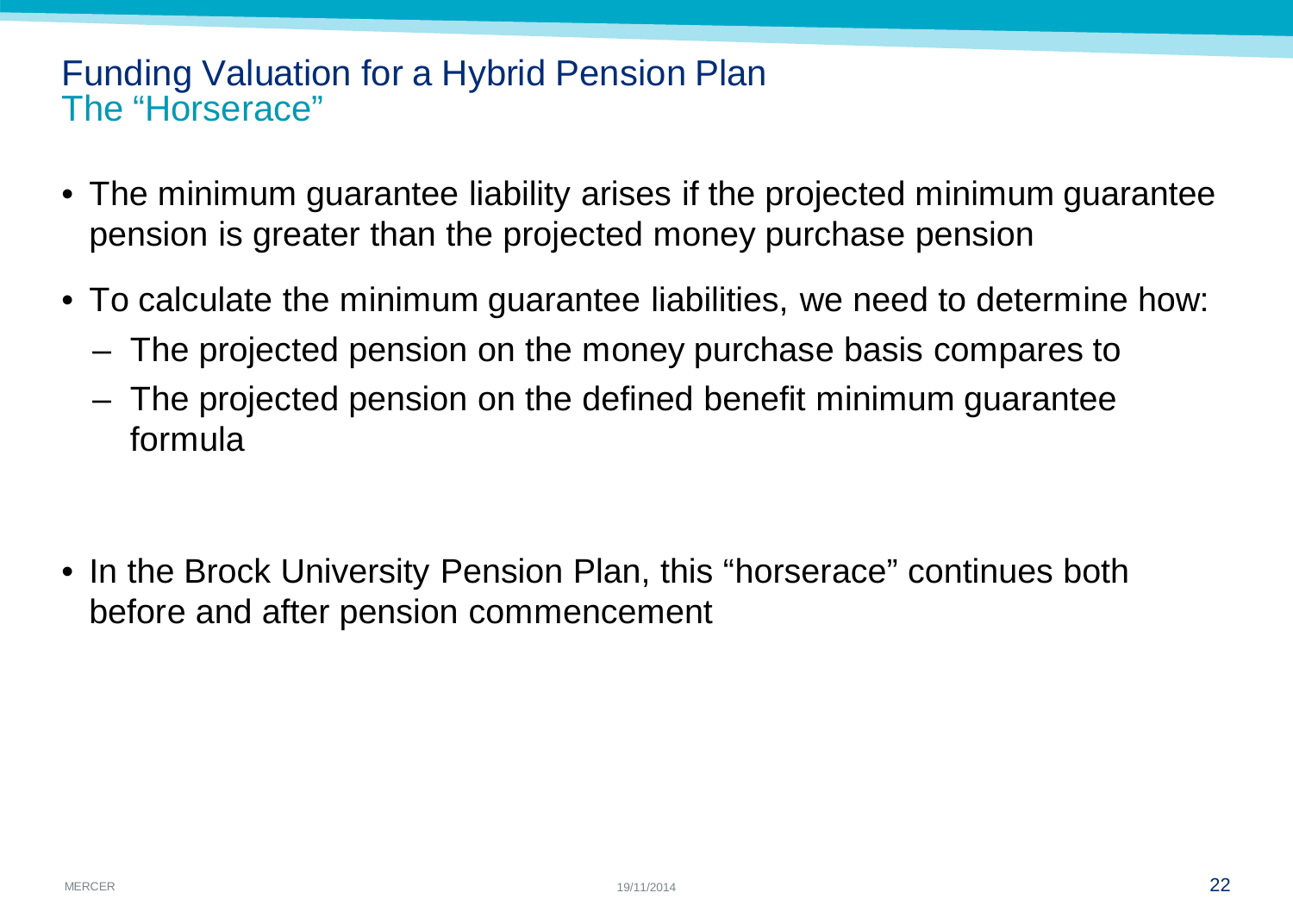### Funding Valuation for a Hybrid Pension Plan Impact of Leverage